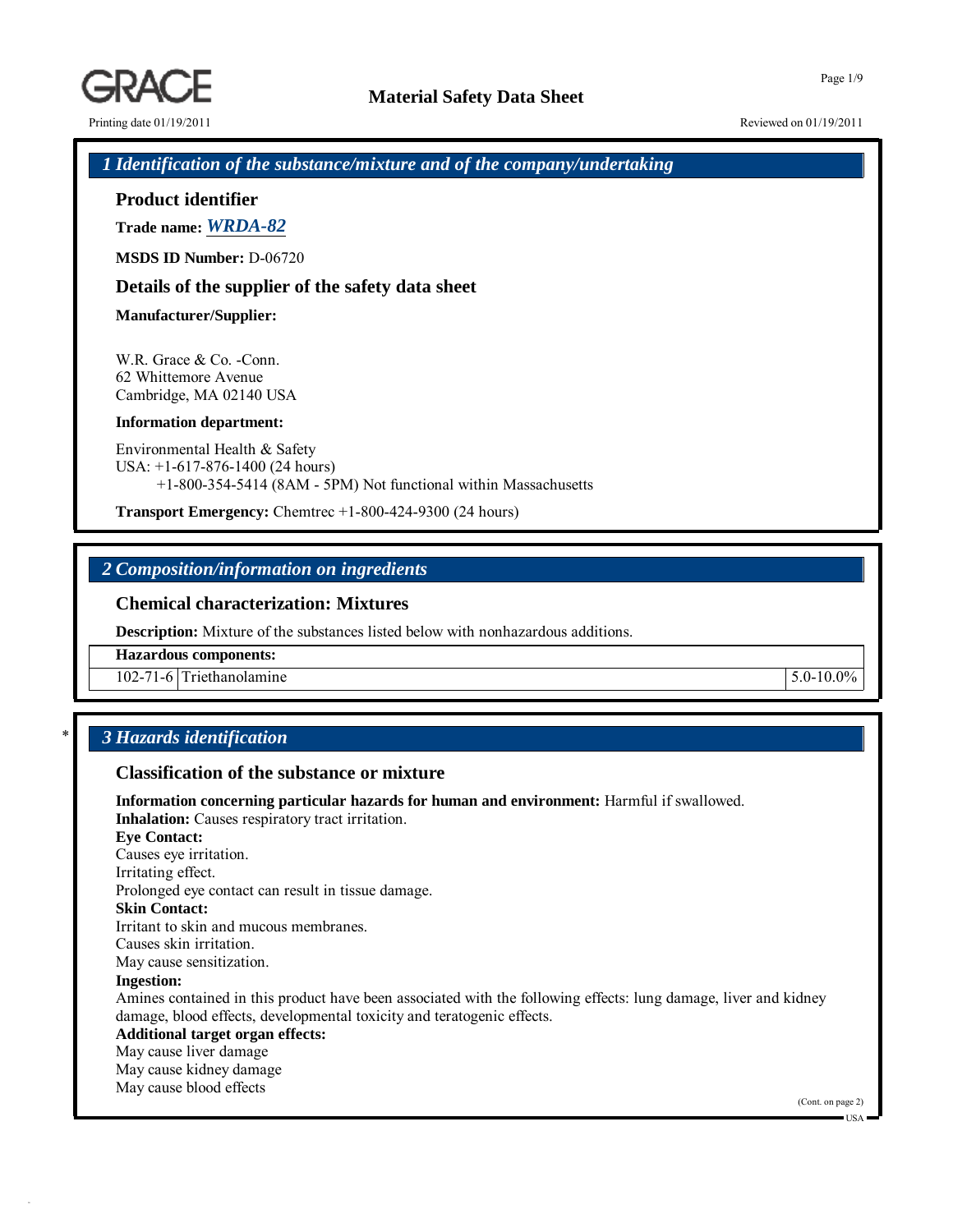**NFPA ratings (scale 0 - 4)**

1 1  $\overline{0}$  $Health = 1$  $Fire = 1$ Reactivity  $= 0$ 

### **HMIS-ratings (scale 0 - 4)**

 HEALTH FIRE REACTIVITY 0  $^*2$ 1 Health  $= *2$ Flammability = 1 Reactivity  $= 0$ 

# *4 First aid measures*

### **Description of first aid measures General information:**

No special measures required.

#### **After skin contact:**

Immediately wash contaminated skin with soap or mild detergent and water. If this chemical soaks clothing, immediately remove clothing and wash skin.

If skin irritation continues, consult a doctor.

#### **After eye contact:**

Rinse opened eye for several minutes under running water.

Seek immediate medical advice.

**After swallowing:** Do not induce vomiting; immediately call for medical help.

**Information for doctor:**

**Most important symptoms and effects, both acute and delayed** No further relevant information available.

**Indication of any immediate medical attention and special treatment needed** No further relevant information available.

# *5 Firefighting measures*

**Extinguishing media**

**Suitable extinguishing agents:**

CO2, extinguishing powder or water spray. Fight larger fires with water spray or alcohol resistant foam.

**Special hazards arising from the substance or mixture** No further relevant information available.

**Additional information** Collect contaminated fire fighting water separately. It must not enter the sewage system.

USA (Cont. on page 3)

Page 2/9

(Cont. from page 1)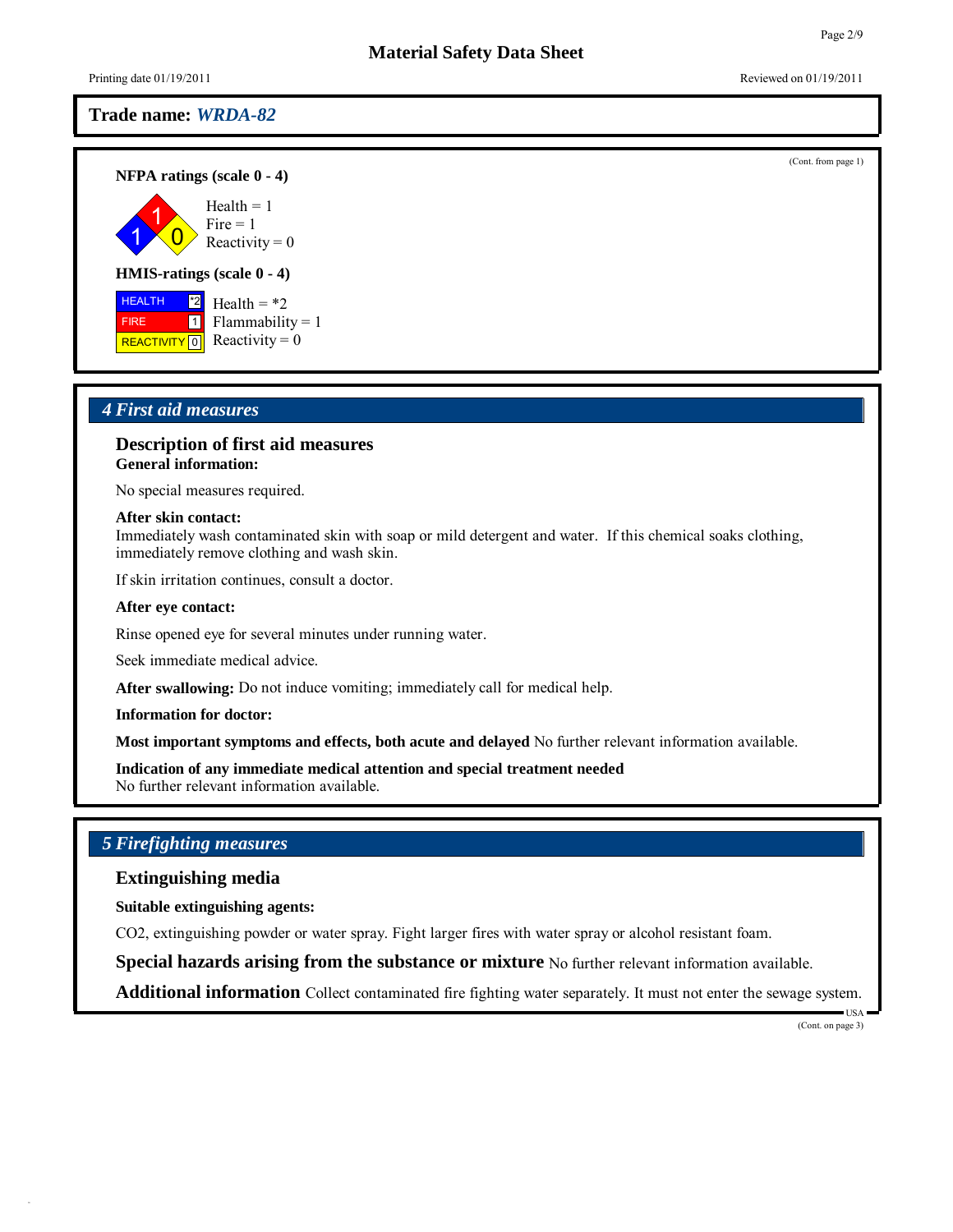(Cont. from page 2)

Page 3/9

# *6 Accidental release measures*

**Personal precautions, protective equipment and emergency procedures**

Wear protective equipment. Keep unprotected persons away.

# **Methods and material for containment and cleaning up:**

Contain and/or absorb spill with inert material (i.e. sand, vermiculite) then place in a suitable container.

Sweep up spilled product into receptacles.

Dispose contaminated material as waste according to section 13 of the MSDS.

### **Reference to other sections**

See Section 7 for information on safe handling.

See Section 8 for information on personal protection equipment.

See Section 13 for disposal information.

# *7 Handling and storage*

### **Handling:**

#### **Precautions for safe handling**

Open and handle receptacle with care.

Prevent formation of aerosols. Avoid contact with eyes, skin and clothing. Do not take internally. Practice good personal hygiene to avoid ingestion. Use only with adequate ventilation. Wash clothing before reuse. FOR PROFESSIONAL USE ONLY. KEEP OUT OF CHILDREN'S REACH.

**Information about protection against explosions and fires:** Empty containers may retain hazardous residue, both liquid and vapor.

### **Conditions for safe storage, including any incompatibilities**

#### **Storage:**

**Information about storage in one common storage facility:** No special measures required.

**Further information about storage conditions:** Keep receptacle tightly sealed.

**Specific end use(s)** No further relevant information available.

# *8 Exposure controls/personal protection*

**Additional information about design of technical systems:** No further data; see item 7.

(Cont. on page 4)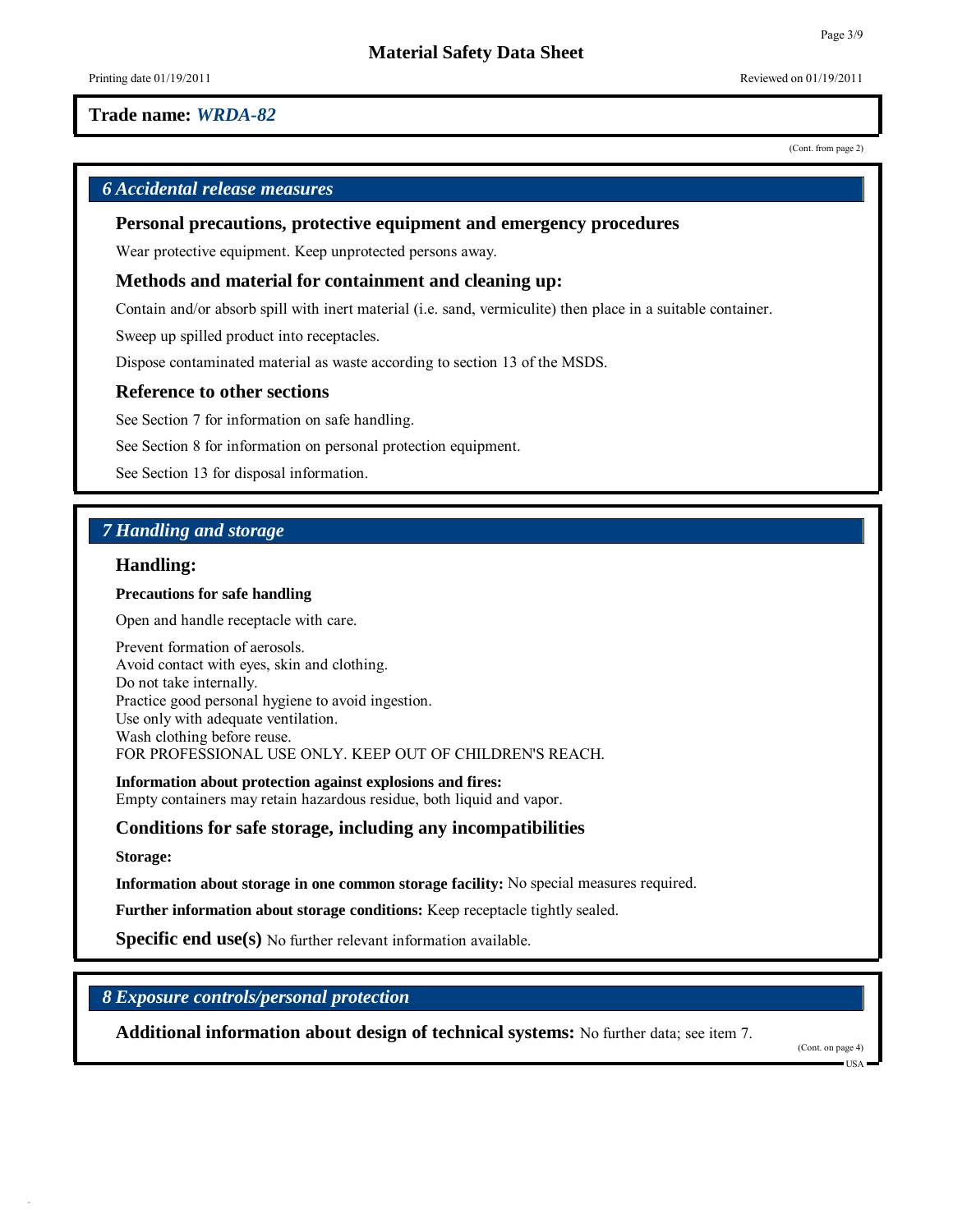Printing date  $01/19/2011$  Reviewed on  $01/19/2011$ 

### **Trade name:** *WRDA-82*

(Cont. from page 3)

### **Control parameters**

**Components with limit values that require monitoring at the workplace:**

### **102-71-6 Triethanolamine**

### $TLV$  5 mg/m<sup>3</sup>

**Additional information:** The lists that were valid during the creation were used as basis.

### **Exposure controls**

**Personal protective equipment:**

**General protective and hygienic measures:** Avoid contact with the eyes and skin.

#### **Breathing equipment:**

Respiratory protection is not normally required. However, a chemical cartridge respirator with organic vapor cartridge and a prefilter for dusts/mists is required at or above the applicable exposure limits (consult exposure guidelines). If no limits exist, use an approved respirator whenever a vapor or mist is generated or if respiratory irritation occurs. Supplied air respirator (SCBA) is required at exposure levels above the capabilities of a chemical cartridge respirator.

### **Protection of hands:**

Gloves should be worn to prevent skin contact and should be impermeable and resistant to the product. Rubber or other impervious gloves should be worn to prevent skin contact.

### **Material of gloves**

Gloves should be impermeable and resistant to the product. Selection of material should be considered before use.

#### **Eye protection:**



Safety glasses with side shield protection.



A face shield should also be worn if there is potential exposure to splash or spray.

Safety glasses with side shields should be worn to prevent contact due to splashing. Under high vapor mist concentrations, tightly sealed goggles should be worn.

**Body protection:** Protective work clothing

# *9 Physical and chemical properties*

# **Information on basic physical and chemical properties**

| <b>General Information</b> |                                    |
|----------------------------|------------------------------------|
| Appearance:                |                                    |
| Form:                      | Liquid                             |
| Color:                     | According to product specification |
| Odor:                      | Characteristic                     |
| <b>Odour threshold:</b>    | Not determined.                    |

(Cont. on page 5)

USA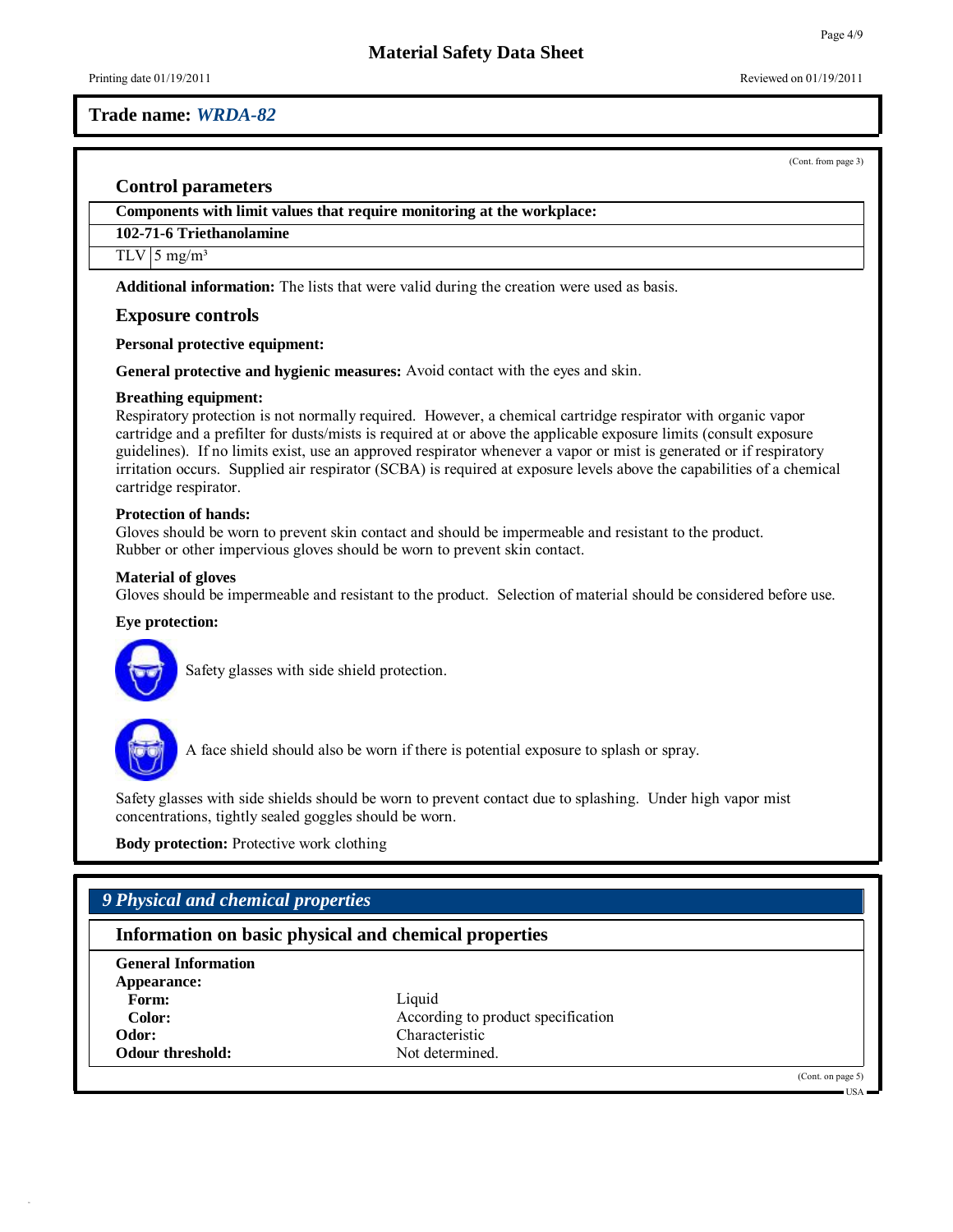# **Material Safety Data Sheet**

Printing date  $01/19/2011$  Reviewed on  $01/19/2011$ 

# **Trade name:** *WRDA-82*

|                                                            |                                               | (Cont. from page 4) |
|------------------------------------------------------------|-----------------------------------------------|---------------------|
| pH-value:                                                  | ~1.4                                          |                     |
| <b>Change in condition</b>                                 |                                               |                     |
| <b>Melting point/Melting range:</b>                        | Undetermined.                                 |                     |
| <b>Boiling point/Boiling range:</b>                        | $100^{\circ}$ C (212°F)                       |                     |
| <b>Flash point:</b>                                        | $100^{\circ}$ C (212 $^{\circ}$ F)            |                     |
|                                                            | Not determined                                |                     |
| Method:                                                    | (estimated) Aqueous system.                   |                     |
| <b>Decomposition temperature:</b>                          | Not determined                                |                     |
| Auto igniting:                                             | Product is not selfigniting.                  |                     |
| Danger of explosion:                                       | Product does not present an explosion hazard. |                     |
| <b>Explosion limits:</b>                                   |                                               |                     |
| Lower:                                                     | Not determined.                               |                     |
| <b>Upper:</b>                                              | Not determined.                               |                     |
| Vapor pressure:                                            | Not determined                                |                     |
| <b>Density:</b>                                            | Not determined.                               |                     |
| Vapour density                                             | Not determined                                |                     |
| <b>Evaporation rate</b>                                    | Not determined                                |                     |
| Solubility in / Miscibility with                           |                                               |                     |
| Segregation coefficient (n-octonol/water): Not determined. |                                               |                     |
| Viscosity:                                                 |                                               |                     |
| <b>Dynamic:</b>                                            | Not determined                                |                     |
| Kinematic:                                                 | Not determined.                               |                     |
| <b>Other information</b>                                   | No further relevant information available.    |                     |

# *10 Stability and reactivity*

**Reactivity**

**Chemical stability**

**Thermal decomposition:** No decomposition if used according to specifications.

**Conditions to avoid** No further relevant information available.

**Incompatible materials:** No further relevant information available.

**Hazardous decomposition products:** Carbon monoxide and carbon dioxide

**Additional information:** See section 7 for information on handling, storage and conditions to be avoided.

USA (Cont. on page 6)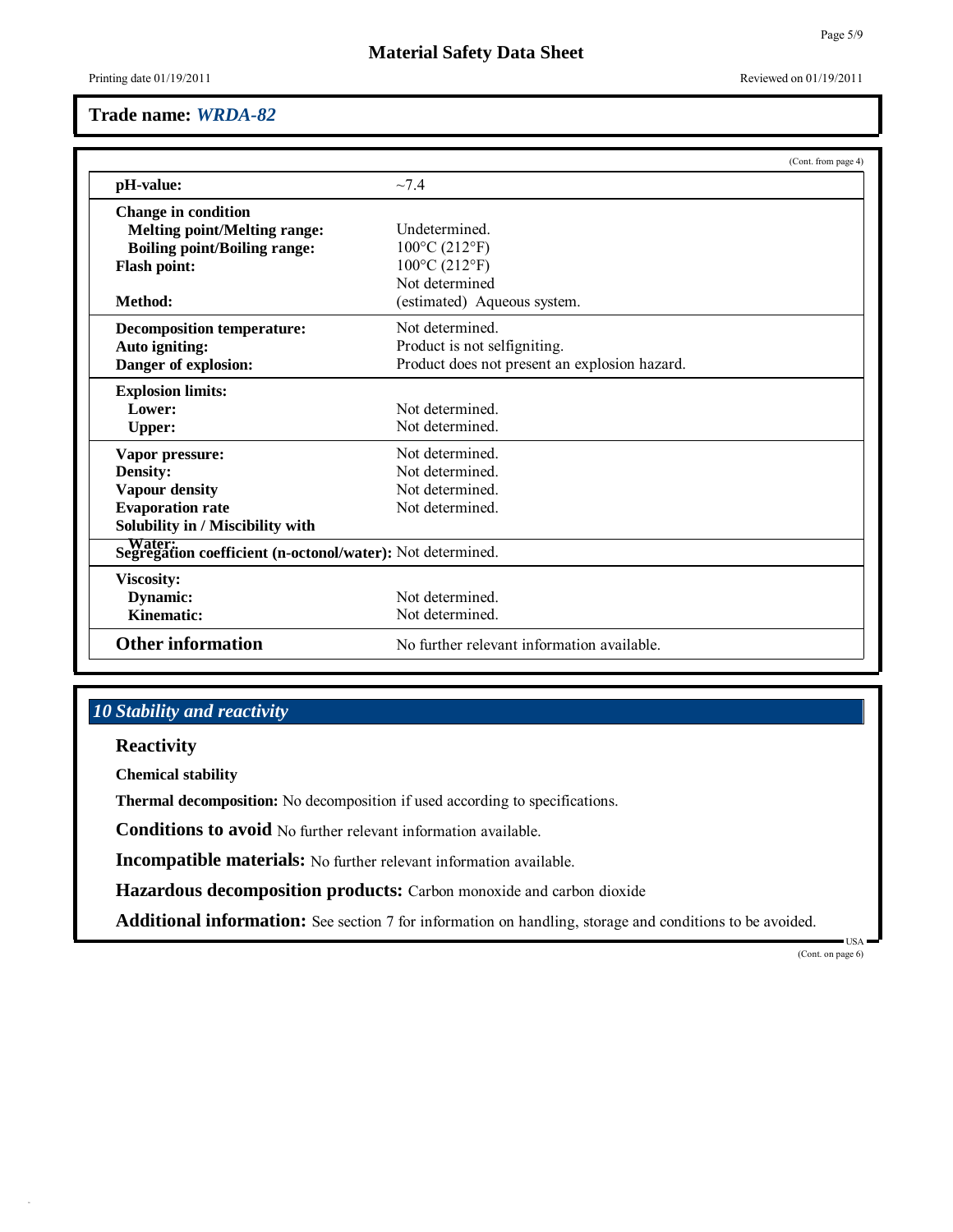Printing date  $01/19/2011$  Reviewed on  $01/19/2011$ 

# **Trade name:** *WRDA-82*

(Cont. from page 5)

# *11 Toxicological information*

# **Information on toxicological effects**

**Acute toxicity:**

**Primary irritant effect:**

**inhalation:** Irritating to respiratory system.

**Sensitization:** Sensitization possible through skin contact.

### **Additional toxicological information:**

Amines contained in this product have been associated with the following effects: skin sensitization, lung damage, liver and kidney damage, blood effects, developmental toxicity and teratogenic effects.

# *12 Ecological information*

# **Toxicity**

**Acquatic toxicity:** No further relevant information available.

**Persistence and degradability** No further relevant information available.

### **Behavior in environmental systems:**

**Bioaccumulative potential** No further relevant information available.

**Mobility in soil** No further relevant information available.

# **Additional ecological information:**

#### **General notes:**

Slightly hazardous for water

Do not allow undiluted product or large quantities of it to reach ground water, water course or sewage system.

### **Results of PBT and vPvB assessment**

**PBT:** Not applicable. **vPvB:** Not applicable.

**Other adverse effects** No further relevant information available.

# *13 Disposal considerations*

**Waste treatment methods** Comply with Federal, State and local regulations.

**Recommendation:**



Must not be disposed of together with household garbage. Do not allow product to reach sewage system.

(Cont. on page 7)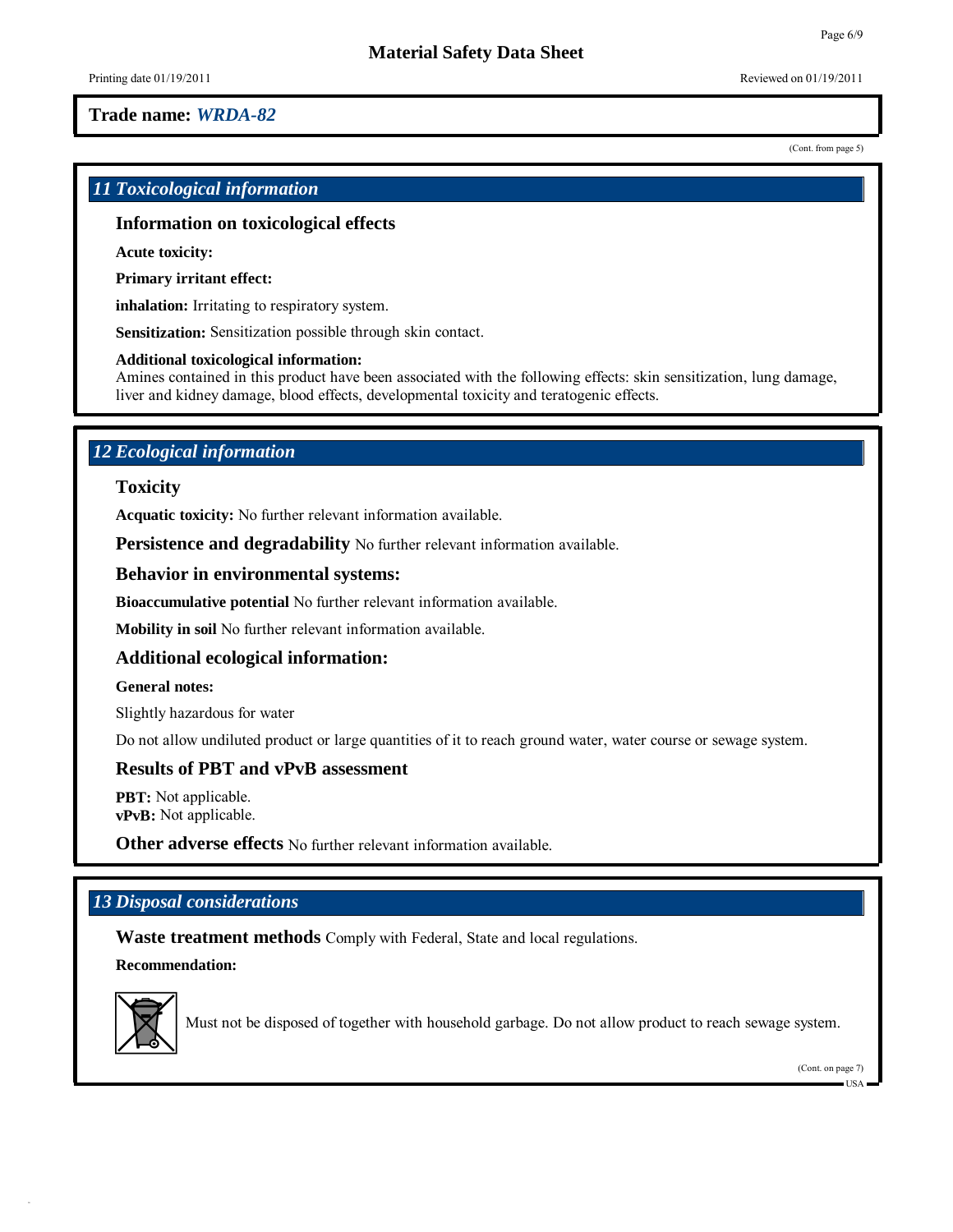(Cont. from page 6)

# **Uncleaned packagings:**

**Recommendation:** Disposal must be made according to official regulations.

| <b>DOT</b> regulations:<br><b>Hazard class:</b><br><b>Remarks:</b> | Not Regulated.                                                          |
|--------------------------------------------------------------------|-------------------------------------------------------------------------|
| Land Transport ADR/RID (cross-border):<br><b>ADR/RID class:</b>    |                                                                         |
| <b>Remarks:</b>                                                    | Not Regulated.                                                          |
| <b>Inland shipping ADN:</b><br><b>ADN/R Class:</b>                 |                                                                         |
| <b>Maritime Transport IMDG:</b><br><b>IMDG Class:</b>              |                                                                         |
| <b>Marine pollutant:</b><br><b>Remarks:</b>                        | $\rm No$<br>Not Regulated.                                              |
| <b>ICAO/IATA Class:</b>                                            | Air Transport ICAO-TI and IATA-DGR: Not Regulated for ICAO and IATA-DGR |
| <b>Remarks:</b>                                                    | Not Regulated.                                                          |

# \* *15 Regulatory information*

**SARA (Superfund Amendments and Reauthorization Act)**

**Section 302/304 (extremely hazardous substances):**

None of the ingredients is listed.

**Section 313 Reportable Ingredients (Chemicals present below reporting threshold are exempt):**

None of the ingredients is listed.

| <b>SARA Section 312/Tier I &amp; II Hazardard Catagories:</b> |  |  |  |
|---------------------------------------------------------------|--|--|--|
|---------------------------------------------------------------|--|--|--|

| Yes            |
|----------------|
| Yes            |
| N <sub>0</sub> |
| N <sub>0</sub> |
| Nο             |
|                |

(Cont. on page 8)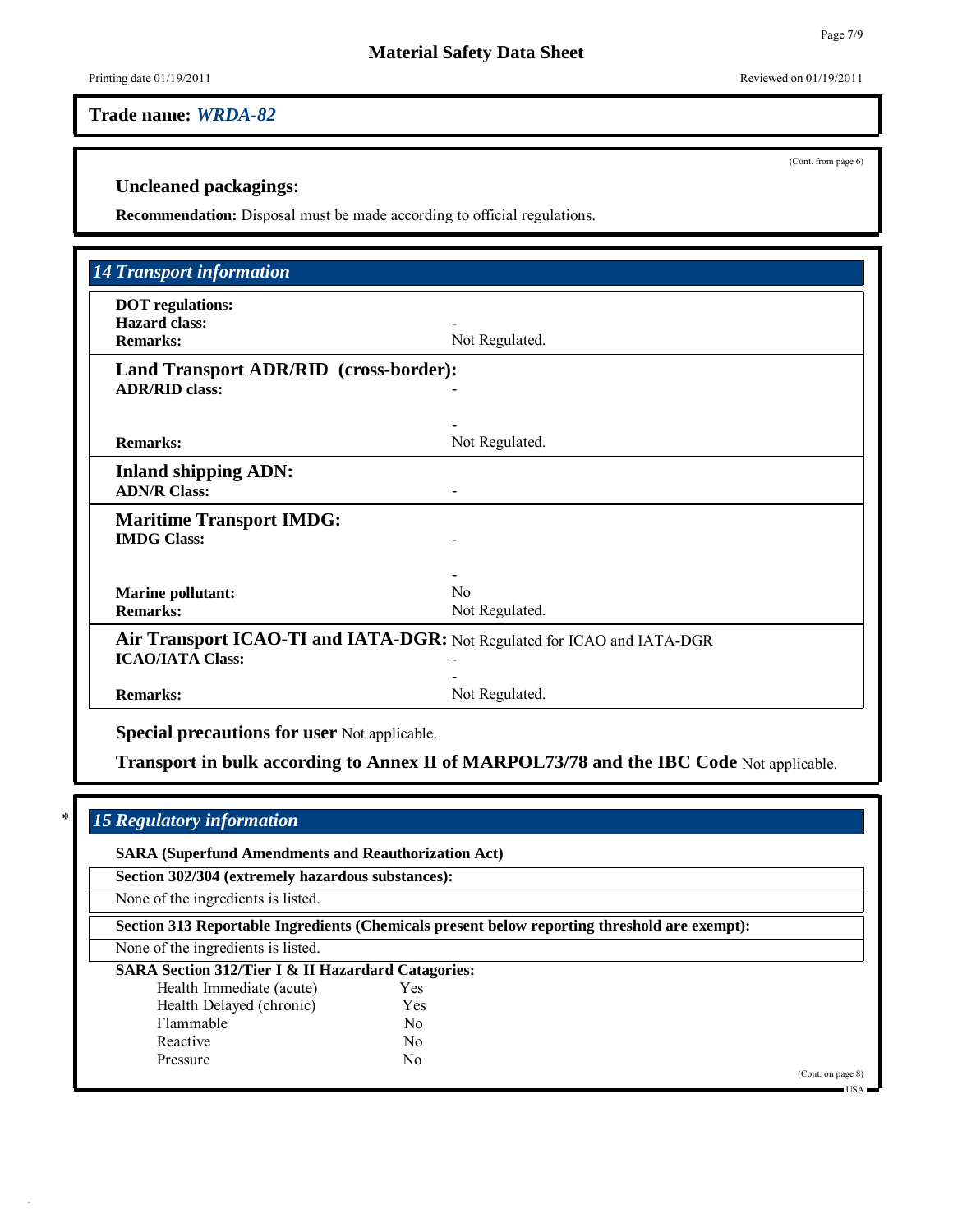(Cont. from page 7)

Page 8/9

# **National Chemical Inventory Status**

**TSCA (Toxic Substances Control Act - United States):**

All ingredients are listed or exempt from listing unless otherwise noted below.

**Remarks:**

**CEPA (Canadian DSL):**

All ingredients are listed or exempt from listing unless otherwise noted below.

**California Proposition 65**

**Chemicals known to cause cancer:**

50-00-0 Formaldehyde

**Chemicals known to cause reproductive toxicity for females:**

None of the ingredients is listed.

**Chemicals known to cause reproductive toxicity for males:**

50-00-0 Formaldehyde

**Chemicals known to cause developmental toxicity:**

50-00-0 Formaldehyde

#### **WHMIS Classification(s):**

D2B - Toxic material causing other toxic effects



**Carcinogenicity Categories**

**EPA (Environmental Protection Agency)**

None of the ingredients is listed.

**IARC (International Agency for Research on Cancer)**

None of the ingredients is listed.

**NTP (National Toxicology Program)**

None of the ingredients is listed.

**TLV-ACGIH (Threshold Limit Value for Carcinogens established by ACGIH)**

None of the ingredients is listed.

**NIOSH-Cancer (National Institute for Occupational Safety and Health)**

None of the ingredients is listed.

**OSHA-Cancer (Occupational Safety & Health Administration)**

None of the ingredients is listed.

**National Volatile Organic Emission Standards for Architectural Coatings:** Volatile Organic Content:

#### **European EINECS**

Inventory listing could not be confirmed for one or more substances.

**Philippines Inventory of Chemicals and Chemical Substances PICCS**

Inventory listing could not be confirmed for one or more substances.

(Cont. on page 9)